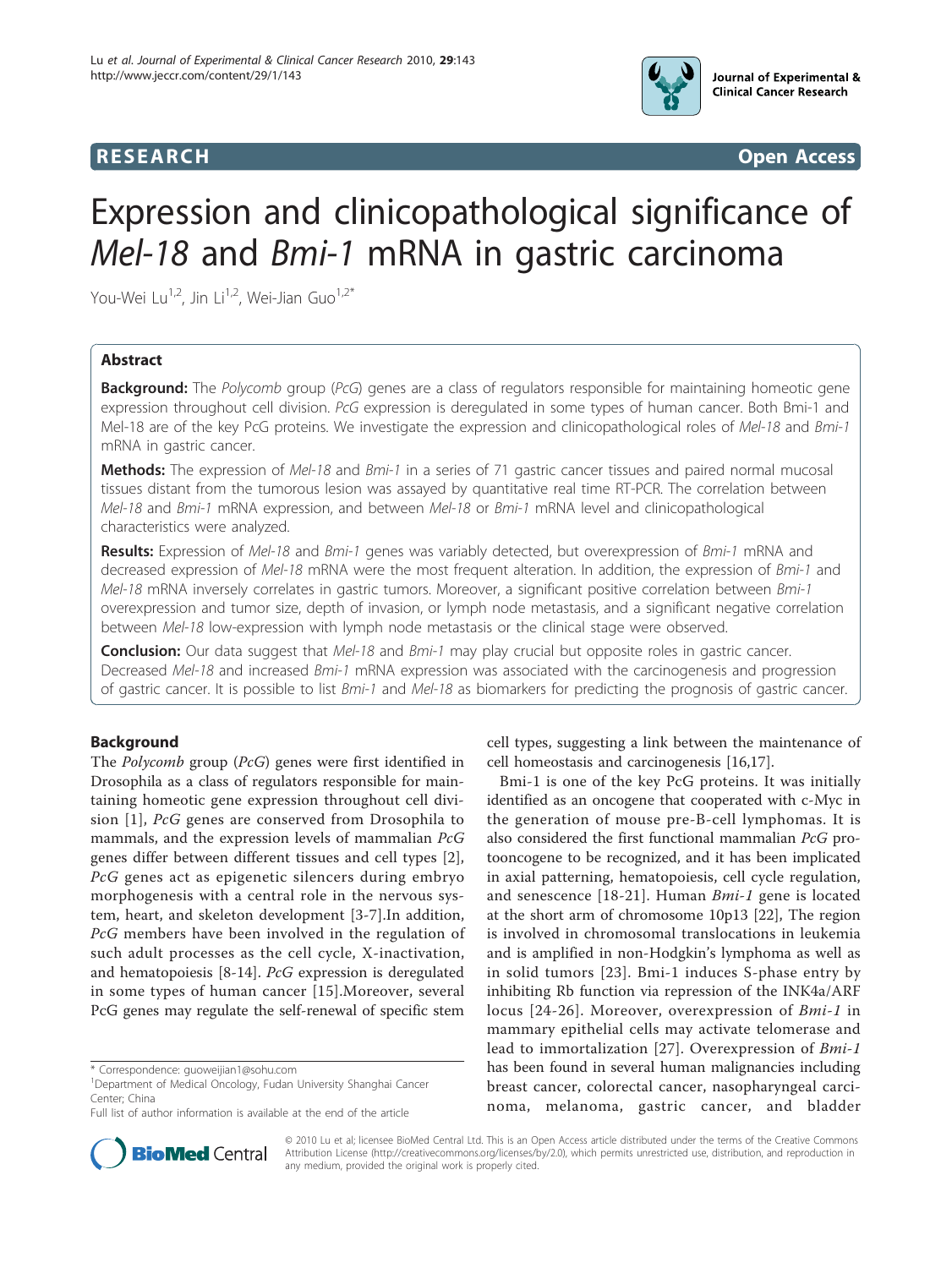cancer [[28](#page-5-0)-[33\]](#page-5-0). Overexpression of Bmi-1 often correlates with poorer prognosis and treatment failure [\[30,32-34](#page-5-0)]. Bmi-1 also plays an important role in self-renewal of hematopoietic stem cells, neural stem cells and mammary stem cells [\[35-37](#page-5-0)].

In addition to Bmi-1, mammalian cells also express a Bmi-1-related PcG protein Mel-18. The Mel-18 gene product is structurally highly similar to Bmi-1 protein. Interestingly, we have found that Bmi-1 is negatively regulated by Mel-18 and expression of Mel-18 negatively correlates with Bmi-1 in breast tumors, and Mel-18 overexpression in breast cancer cell line MCF7 results in downregulation of *Bmi-1* and reduction of transformed phenotype [[38\]](#page-5-0). Negative correlation between Bmi-1 and Mel-18 expression was also recently reported in hematopoietic stem cells [[39\]](#page-5-0). Lee et al. also recently reported that overexpression of Mel-18 inhibits growth of breast cancer cells [[40](#page-5-0)]. These data suggested that Mel-18 acts as a potential tumor suppressor. However, the function of Mel-18 is still debatable. In few other studies, it was found that similar to Bmi-1, Mel-18 can act as an oncogene [[41](#page-5-0),[42](#page-5-0)]. So, the role of Mel-18 in cancers other than breast cancers and different pathological conditions is still not clear and need to be clarified.

Gastric cancer is one of the most common malignancies throughout the world. It has been reported that Bmi-1 is overexpressed in gastric cancer and is an independent prognosis factor [[32\]](#page-5-0). We have also studied the expression of Mel-18 and Bmi-1 in gastric tumors by immunohistochemistry (IHC). We found that gastric tumor tissues expressed significantly higher Bmi-1 and lower Mel-18, and the expression of Mel-18 negatively correlated with Bmi-1; there was a significant positive correlation between Bmi-1 expression with lymph node metastasis, or clinical stage, but there was no obvious correlation between Mel-18 expression and clinicopathological factors; downregulation of Bmi-1 by Mel-18 overexpression or knockdown of Bmi-1 expression was accompanied by decreased transformed phenotype and migration ability in gastric cancer cell lines in in vitro study [[33\]](#page-5-0). So, the results of Bmi-1 expression correlated with lymph node metastasis or clinical stage in in vivo study was accordance with the results in in vitro study, while the results of no correlation was found between Mel-18 expression and clinicopathological factors in in *vivo* study was not accordance with the results in *in* vitro study, we suspected that one of the reason may due to the reliability of IHC method which was used to detect the expression of Bmi-1 and Mel-18 in tumor tissues in most paper of literature including our previous study. This method lacks standard procedure and evaluation criterion and its' reliability depends on the specific of antibody. The results of quantitative Real time RT-PCR (QRT-PCR) with specific primer is more reliable than that of IHC to measure the gene expression level especially for Mel-18, which lacks specific mouse monoclonal antibody till now. Here, we examine the expression of Mel-18 and Bmi-1 at mRNA level by using QRT-PCR method in a series of gastric cancer, and evaluate the correlation between Mel-18 and Bmi-1 expression levels. Furthermore, a correlation study between expression levels of both the analyzed genes and several clinical pathologic variables of the tumors was designed. In this study, we characterized the expression profile of Mel-18 and Bmi-1, and their clinical significance in gastric cancer.

# Materials and methods Clinical samples

Human gastric cancer samples were obtained from patients who underwent surgery for gastric cancer in our hospital from 2007 to 2008. All of the patients didn't receive prior chemotherapy or radiotherapy before surgery. A total of 71 fresh gastric tissues and paired normal mucosal tissues distant from the tumorous lesion were removed and frozen in liquid nitrogen and stored at -80°C until further use. After the diagnosis of gastric cancer was confirmed, RNA was extracted with Trizol reagent (Invitrogen) according to the manufacturer's protocol from the cancerous and paired normal tissues for further RT-PCR analysis of Mel-18 and Bmi-1 expression. By pathological types, all cases of gastric cancer are adenocarcinomas.

The clinicopathologic variables were obtained from the medical records and the disease stages of the patients were classified according to the 2002 UICC gastric cancer TNM staging system. Prior patients' consent and approval from the Institute Research Ethics Committee were obtained for the use of clinical materials described in the present study.

# Quantitative real time RT-PCR (QRT-PCR) assays

The QRT-PCR was carried out as described using Brilliant SYBR Green QRT-PCR Master Mix, 2-Step kit (Stratagene, La Jolla, CA) [[43](#page-5-0)]. cDNA was synthesized using reverse transcriptase, and the PCR amplification was carried out using PTC-200 Real Time PCR system (MJ Research Inc, USA). The primers for QRT-PCR were Glyceraldehyde-3-phosphate dehydrogenase (GAPDH) forward (F)-5' GCTGAACGGGAAGCTCA CTG-3',GAPDH reverse (R)- 5'GTGCTCAGTGTAGCC CAGGA3'; Bmi-1 F 5' GCTTCAAGATGGCCGCTTG 3',Bmi-1 R 5'-TTCTCGTTGTTCGATGCATTTC-3'; and Mel-18 F 5'- GATGGATGTGCCCAGCAAGT-3', Mel-18 R 5'GGAGCCTTGT CGCTGACTGA-3'. All reactions were done in a 20-μl reaction volume in biplicate. PCR amplification consisted of 10 min of an initial denaturation step at 95°C, followed by 40 cycles of PCR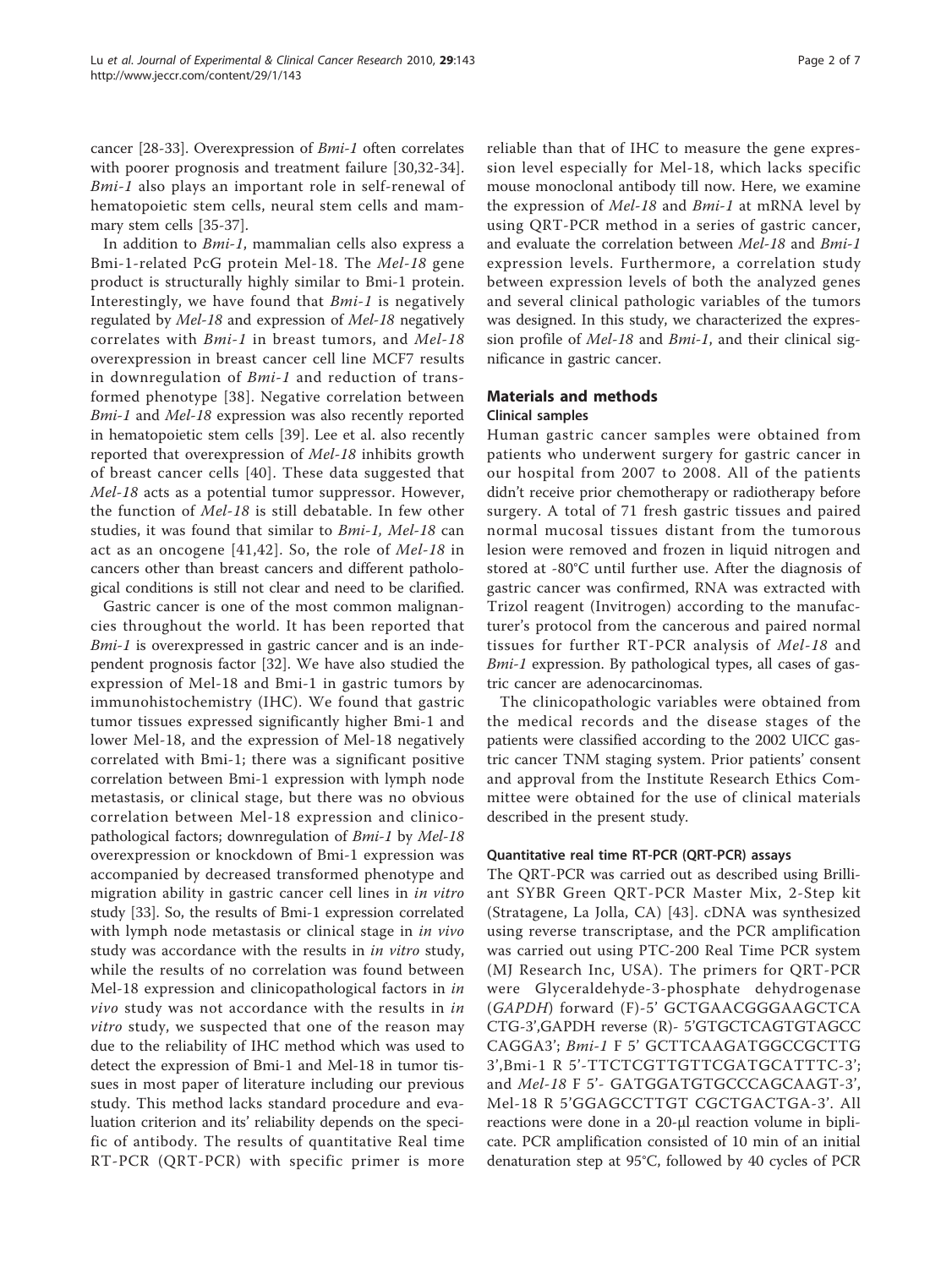at 95°C for 30 sec, 58°C for 30 sec and 72°C for 30 sec. Standard curves were generated and the relative amount of target gene mRNA was normalized to GAPDH. Specificity was verified by melt curve analysis and agarose gel electrophoresis. Data normalization and analysis an endogenous control, GAPDH present on the PCR was used for normalization. Each replicate cycle threshold (CT) was normalized to the average CT of endogenous control on a sample basis. The comparative CT method was used to calculate the relative quantification of gene expression. The following formula was used to calculate the relative amount of the transcripts in the gastric cancer samples and the control group, both of which were normalized to the endogenous control.  $ΔΔCT = ΔCT$ (gastric cancer)- ΔCT (control) for RNA samples. ΔCT is the log2 difference in CT between the target genes and endogenous controls by subtracting the average CT of controls from each replicate. The fold change for each gastric cancer sample relative to the control sample  $= 2^{-\Delta \Delta CT}$ . When the expression showed a 2-fold increase or decrease compared with normal counterpart tissue, it was considered as an altered expression.

#### Statistical analysis

All statistical analyses were done by SPSS 15.0 software package. Two-tailed P value less than 0.05 was considered statistically significant. In the set of RT-PCR analysis of fresh tumors and paired normal tissues, the ratio of Bmi-1 and Mel-18 mRNA expression was not normally distributed. Hence, the distribution was established by using  $Log<sub>10</sub>$ , and geometric averages. The correlation between Bmi-1 and Mel-18 expression levels was analyzed by the Pearson coefficient test. The correlation between Bmi-1 or Mel-18 expression and clinicopathologic characteristics was analyzed by ANOVA.

#### Results

# Expression of Bmi-1 and Mel-18 at mRNA level inversely correlates in gastric tumors

Our previous data showed an inverse correlation between Bmi-1 and Mel-18 expression in breast cancer cells and breast cancer tissues. Based on these data, we hypothesized that gastric cancer may also express high Bmi-1 and low Mel-18. To probe this hypothesis, we studied the expression of Mel-18 and Bmi-1 in gastric tumors by QRT-PCR. QRT-PCR analysis showed that 35 of 71 (49.3%) fresh gastric tumor tissues overexpressed Bmi-1, and 46 of 71 (64.79%) expressed low levels of Mel-18, compared with paired normal gastric mucosal tissues. (Table [1,](#page-3-0) Figure [1\)](#page-3-0).

The correlation between *Bmi-1* and *Mel-18* expression at mRNA level was further analyzed by the Pearson coefficient correlation analysis, which showed a strong negative correlation ( $r = -0.252$ ,  $P = 0.034$ ).

# The correlation between the expression of Mel-18 or Bmi-1 with clinicopathologic characteristics

We found a significant positive correlation between Bmi-1 overexpression and tumor size, depth of invasion (T classification), or lymph node metastasis (N classification). The expression of  $Bmi-1$  was higher in the patients with bigger tumor, deeper invasion, or positive lymph node metastasis. We also found that there was a significant negative correlation between Mel-18 expression with lymph node metastasis or the clinical stage. Its expression was lower in the patients with lymph node metastasis, or late stage disease (Table [2\)](#page-4-0).

# **Discussion**

Mammalian PcG protein complexes are generally classified into two distinct types: Polycomb repressive complexes 1 and 2 (PRC1 and PRC2). Mel-18 protein product is a constituent of mammalian PRC1 together with M33, Bmi-1 or rae28/Mph-1, and Scmh1 [[1,](#page-4-0)[44](#page-5-0)[-47](#page-6-0)]. In human tumors, some reports have showed alterations in PcG expression, in such human hematologic malignancies as nodal B-cell lymphomas [[48,49\]](#page-6-0), mantle cell lymphomas [[23](#page-5-0),[50\]](#page-6-0), and Hodgkin's lymphomas [[13](#page-5-0),[51,52](#page-6-0)].It has been reported that solid tumors, such as lung cancers [[53\]](#page-6-0),medulloblastomas [[3\]](#page-4-0), liver [[54\]](#page-6-0), penis [[55\]](#page-6-0), breast [[28,](#page-5-0)[56\]](#page-6-0),colon [[57\]](#page-6-0), and prostate carcinomas [[58\]](#page-6-0), also display disturbed PcG gene expression.

Bmi-1 is one of the most important PcG proteins that is known to regulate proliferation and senescence in mammalian cells, and plays an important role in selfrenewal of stem cells. It can not only immortalize human mammary epithelial cells (HMECs) [[27](#page-5-0)], but also can cooperate with H-Ras to transform HMECs and transform keratinocytes [[59,60\]](#page-6-0). Abnormal expression of Bmi-1 has been found in several human cancers and its overexpression is often correlated with poor prognosis in many types of malignances [\[28-34\]](#page-5-0). Overexpression of Bmi-1 in gastric cancer has been previously reported [[32,](#page-5-0)[61\]](#page-6-0). It was found that Bmi-1 overexpression was highly correlated with tumor size, clinical stage, lymph node metastasis and T classification [[32\]](#page-5-0). In another study, Bmi-1 expression was closely related with the Lauren's and Borrmann's classification and clinical stage in gastric cancer [[61\]](#page-6-0). We also found that gastric tumor tissues expressed significantly higher Bmi-1, and Bmi-1 overexpression correlated with lymph node metastasis, or clinical stage, which was accordance with the results in in vitro study that knockdown of Bmi-1 expression was accompanied by decreased transformed phenotype and migration ability in gastric cancer cell lines [\[33\]](#page-5-0). In these studies Bmi-1 was detected at protein level by IHC method. Here we detected Bmi-1 at mRNA level by QRT-PCR method and found that Bmi-1 is overexpressed in gastric tumors and *Bmi-1* overexpression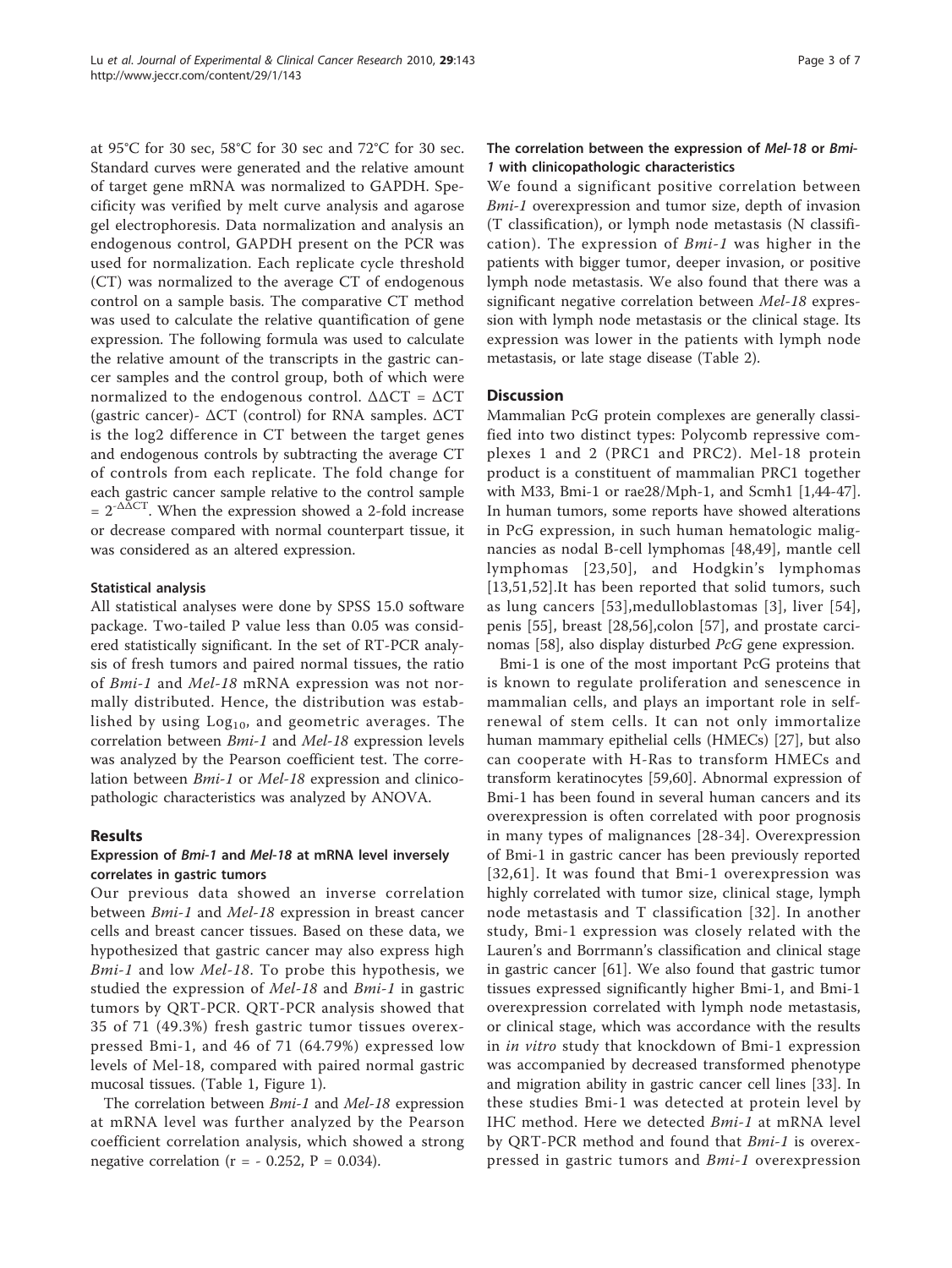| Gene   | Decreased expression |            |           | Normal expression | Overexpression |            |  |
|--------|----------------------|------------|-----------|-------------------|----------------|------------|--|
|        | Frequency            | Percentage | Frequency | Percentage        | Frequency      | Percentage |  |
| Bmi-1  |                      | 2.68%      |           | 38.03%            |                | 49.30%     |  |
| Mel-18 | 46                   | 64.79%     | 20        | 28.17%            |                | 7.04%      |  |

<span id="page-3-0"></span>Table 1 Frequencies of altered expression of Bmi-1 and Mel-18 in the 71 gastric cancer tissues

correlates with tumor size, depth of invasion (T classification), or lymph node metastasis (N classification), which confirms previous observation of Bmi-1 at protein level. It suggests that Bmi-1 may play a crucial role and act as an oncogene in gastric cancer, and associated with the carcinogenesis, progression, and metastasis of gastric cancer.

Mel-18 was originally cloned from B16 mouse melanoma cells [[62\]](#page-6-0). Mel-18 may bind to the nucleotide sequence 5'-GACTNGACT-3', which is present in the promoter region of certain genes. One of the unique target genes of Mel-18 is c-Myc transcriptionally repressed by Mel-18. In mature resting B cells, Mel-18 negatively regulates B cell receptor-induced proliferation through the down-regulation of the c-Myc/cdc25 cascade [\[63,64\]](#page-6-0). Our previous studies suggest that Mel-18 is a physiologic regulator of *Bmi-1* expression and transcriptionally down-regulates *Bmi-1* expression during

senescence in human fibroblasts and acts as a tumor suppressor in breast cancer [[38](#page-5-0),[43\]](#page-5-0). Our previous data also showed an inverse correlation between Bmi-1 and Mel-18 expression at protein level in breast cancer and gastric cancer [[33,38\]](#page-5-0). However, there was no correlation between Mel-18 expression at protein level and clinicopathological factors in in vivo study, which was not accordance with the results in in vitro study that Mel-18 overexpression was accompanied by decreased transformed phenotype and migration ability in gastric cancer cell lines[\[33](#page-5-0)]. One of the reasons may due to the reliability of IHC method depends on the specific of antibody. Mel-18 antibody is rabbit polyclonal and it's specific is not so good as Bmi-1 antibody which is mouse monoclonal. So we suspect the results of Mel-18 expression in tumor tissues at protein level detected by IHC may be not too reliable. To clarify this problem and further explore the role of Mel-18 in gastric cancer,



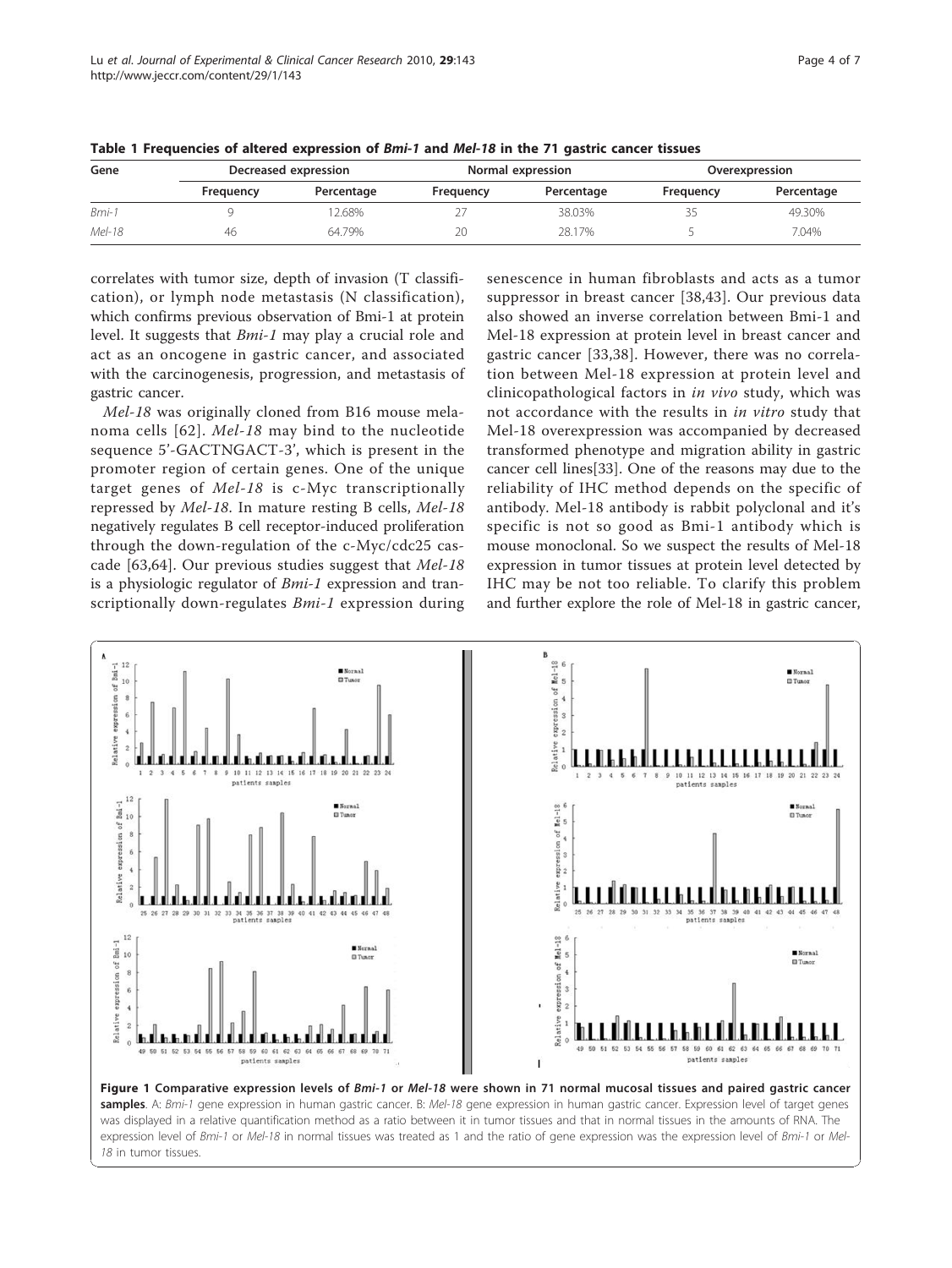| Variable                  |    | Bmi-1 |          |    | Mel-18 |          |
|---------------------------|----|-------|----------|----|--------|----------|
|                           | n  | GA    | P        | n  | GA     | P        |
| Gender                    |    |       |          |    |        |          |
| Male                      | 58 | 1.568 | 0.687    | 58 | 0.259  | 0.309    |
| Female                    | 13 | 1.958 |          | 13 | 0.150  |          |
| Age(years)                |    |       |          |    |        |          |
| <60                       | 44 | 1.584 | 0.832    | 44 | 0.188  | 0.166    |
| $\geq 60$                 | 27 | 1.715 |          | 27 | 0.336  |          |
| Size (cm)                 |    |       |          |    |        |          |
| <4.5                      | 26 | 0.965 | $0.049*$ | 26 | 0.206  | 0.335    |
| >4.5                      | 45 | 2.213 |          | 45 | 0.313  |          |
| Histology                 |    |       |          |    |        |          |
| Moderately differentiated | 13 | 0.989 | 0.248    | 13 | 0.185  | 0.584    |
| Poorly differentiated     | 58 | 1.827 |          | 58 | 0.247  |          |
| T classification          |    |       |          |    |        |          |
| T1/2                      | 12 | 0.635 | $0.036*$ | 12 | 0.399  | 0.242    |
| T3/4                      | 59 | 1.979 |          | 59 | 0.210  |          |
| <b>INM</b>                |    |       |          |    |        |          |
| Negative                  | 16 | 0.762 | $0.044*$ | 16 | 0.513  | $0.037*$ |
| Positive                  | 55 | 2.038 |          | 55 | 0.186  |          |
| Distant metastasis        |    |       |          |    |        |          |
| Negative                  | 68 | 1.663 | 0.597    | 68 | 0.232  | 0.645    |
| Positive                  | 3  | 2.932 |          | 3  | 0.372  |          |
| Clinical Stage            |    |       |          |    |        |          |
| 1/11                      | 22 | 0.949 | 0.075    | 22 | 0.506  | $0.010*$ |
| III/IV                    | 49 | 2.084 |          | 49 | 0.166  |          |

<span id="page-4-0"></span>Table 2 Correlations between the expression level of Bmi-1 or Mel-18 and clinical-pathologic variables

Abbreviations: LNM, lymph node metastases; GA, geometrical average;

\*, Statistically significant. Statistically significant at 0.05 level (bilateral).

we detected it's expression at mRNA level by QRT-PCR in the present study. We found that most gastric tumor tissues (64.79%) expressed decreased mRNA levels of Mel-18, and there was a strong negative correlation between Bmi-1 and Mel-18 expression at mRNA level. The results confirm the expression of Mel-18 and its' relationship with Bmi-1 at protein level in our previous study. More important, we also found that decreased expression of Mel-18 correlated with lymph node metastasis or the clinical stage, which was accordance with the results in in vitro study that Mel-18 overexpression was accompanied by decreased transformed phenotype and migration ability in gastric cancer cell lines in our previous study[[33\]](#page-5-0). It provides more convincing in vivo data to suggest that Mel-18 may play a crucial opposite role to Bmi-1 and act as a tumor suppressor in gastric cancer, and associated with the carcinogenesis, progression, and metastasis of gastric cancer.

In the current study we demonstrated that neoplastic cells in gastric cancer can't normally express Bmi-1 and Mel-18. We propose that abnormal PcG expression results in an altered composition of the PRC1 in gastric cancer cells, which probably affects expression of target genes involved in regulation of senescence and/or the cell cycle. Our observations add to the increasing evidence that PcG genes are very important contributors to the carcinogenesis and progression of human tumors. We additonally found that both Mel-18 and Bmi-1 correlated with lymph node metastasis. The mechanisms that they regulate cancer cells metastasis need to be further studied.

This research is the first time to study the correlation between Mel-18 or Bmi-1 expression at mRNA level and clinicopathological characteristics of gastric cancer by quantitative method. The expression of Bmi-1 and Mel-18 was correlated with gastric cancer progress, advanced gastric cancer more likely expressed higher Bmi-1 and lower Mel-18. Its clinical value deserves further study in a larger patient population.

#### Conclusions

In conclusion, our results suggest that Bmi-1 and Mel-18 are coordinately deregulated. Interestingly, we observed a reverse correlation between the expression levels of Bmi-1 and Mel-18 in gastric cancer. Both Bmi-1 and Mel-18 are involved in the development and progression of gastric cancer. Bmi-1 and Mel-18 might be novel molecular markers for gastric cancer. But,the detailed mechanisms of regulation of Bmi-1 and Mel-18 remained to be elucidated.

#### Acknowledgements

We thank for Chinese National Natural Scientific Funding (30873019, 81041074) and Scientific Research Foundation for the Returned Overseas Chinese Scholars from State Education Ministry for providing the fund, Wei Qin and LvZheng Cheng for helpful discussions and advice.

#### Author details

<sup>1</sup>Department of Medical Oncology, Fudan University Shanghai Cancer Center; China. <sup>2</sup>Department of Oncology, Shanghai Medical College, Fudan University, Shanghai 200032, China.

#### Authors' contributions

LYW performed the experiment and prepared the manuscript; LJ supervised the experiment; GWJ designed the experiment and supervised the project. All authors have read and approved the final manuscript.

#### Competing interests

The authors declare that they have no competing interests.

Received: 31 July 2010 Accepted: 8 November 2010 Published: 8 November 2010

#### References

- Alkema MJ, Bronk M, Verhoeven E, Otte A, van 't Veer LJ, Berns A, van Lohuizen M: [Identification of Bmi-1 interacting proteins as constituents](http://www.ncbi.nlm.nih.gov/pubmed/9009205?dopt=Abstract) [of a multimeric mammalian Polycomb complex.](http://www.ncbi.nlm.nih.gov/pubmed/9009205?dopt=Abstract) Genes Dev 1997, 11:226-240.
- 2. Jacobs JJ, van Lohuizen M: [Polycomb repression:from cellular memory to](http://www.ncbi.nlm.nih.gov/pubmed/12020801?dopt=Abstract) [cellular proliferation and cancer.](http://www.ncbi.nlm.nih.gov/pubmed/12020801?dopt=Abstract) Biochim Biophys Acta 2002, 1602:151-161.
- 3. Leung C, Lingbeek M, Shakhova O, Liu J, Tanger E, Saremaslani P, van Lohuizen M, Marino S: [Bmi-1is essential for cerebellar development and](http://www.ncbi.nlm.nih.gov/pubmed/15029199?dopt=Abstract) [is overexpressed in human medulloblastomas.](http://www.ncbi.nlm.nih.gov/pubmed/15029199?dopt=Abstract) Nature 2004, 428:337-341.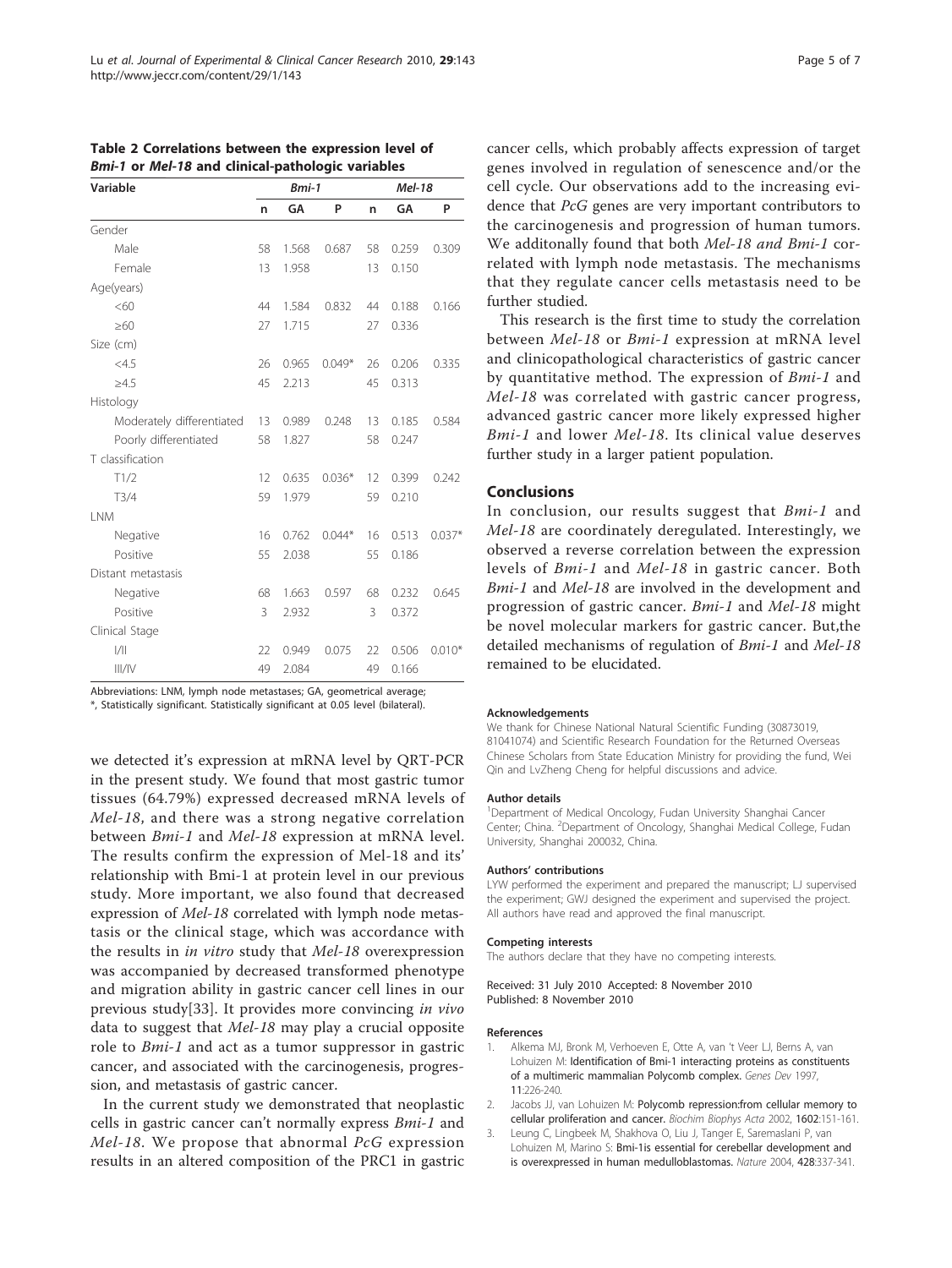- <span id="page-5-0"></span>4. van der Lugt NM, Domen J, Linders K, van Roon M, Robanus-Maandag E, te Riele H, van der Valk M, Deschamps J, Sofroniew M, van Lohuizen M: [Posterior transformation, neurological abnormalities and severe](http://www.ncbi.nlm.nih.gov/pubmed/7926765?dopt=Abstract) [hematopoietic defects inmicewith a targeted deletion of the bmi-1](http://www.ncbi.nlm.nih.gov/pubmed/7926765?dopt=Abstract) [proto-oncogene.](http://www.ncbi.nlm.nih.gov/pubmed/7926765?dopt=Abstract) Genes Dev 1994, 8:757-769.
- 5. Koga H, Kaji Y, Nishii K, Shirai M, Tomotsune D, Osugi T, Sawada A, Kim JY, Hara J, Miwa T, Yamauchi-Takihara K, Shibata Y, Takihara Y: [Overexpression](http://www.ncbi.nlm.nih.gov/pubmed/11950896?dopt=Abstract) [of Polycomb-group gene rae28 in cardiomyocytes does not](http://www.ncbi.nlm.nih.gov/pubmed/11950896?dopt=Abstract) [complement abnormal cardiacmorphogenesis inmice lacking rae28 but](http://www.ncbi.nlm.nih.gov/pubmed/11950896?dopt=Abstract) [causes dilated cardiomyopathy.](http://www.ncbi.nlm.nih.gov/pubmed/11950896?dopt=Abstract) Lab Invest 2002, 82:375-385.
- 6. Caretti G, DiPadova M, Micales B, Lyons GE, Sartorelli V: [The Polycomb](http://www.ncbi.nlm.nih.gov/pubmed/15520282?dopt=Abstract) [Ezh2 methyltransferase regulates muscle gene expression and](http://www.ncbi.nlm.nih.gov/pubmed/15520282?dopt=Abstract) [skeletalmuscle differentiation.](http://www.ncbi.nlm.nih.gov/pubmed/15520282?dopt=Abstract) Genes Dev 2004, 18:2627-2638.
- Alkema MJ, van der Lugt NM, Bobeldijk RC, Berns A, Koseki H: Transformation of axial skeleton due to overexpression of bmi-1 in transgenic mice. Nature 1996, 374:724-727.
- 8. Heard E: [Recent advances in X-chromosome inactivation.](http://www.ncbi.nlm.nih.gov/pubmed/15145348?dopt=Abstract) Curr Opin Cell Biol 2004, 16:247-255.
- 9. Lessard J, Baban D, Sauvageau G: [Stage-specific expression of polycomb](http://www.ncbi.nlm.nih.gov/pubmed/9454751?dopt=Abstract) [group genes in human bone marrow cells.](http://www.ncbi.nlm.nih.gov/pubmed/9454751?dopt=Abstract) Blood 1998, 91:1216-1224.
- 10. Lessard J, Schumacher A, Thorsteinsdottir U, van Lohuizen M, Magnuson T, Sauvageau G: [Functional antagonism of the Polycomb-group genes eed](http://www.ncbi.nlm.nih.gov/pubmed/10541555?dopt=Abstract) [and Bmi-1 in hemopoietic cell proliferation.](http://www.ncbi.nlm.nih.gov/pubmed/10541555?dopt=Abstract) Genes Dev 1999, 13:2691-2703.
- 11. Peytavi R, Hong SS, Gay B, d'Angeac AD, Selig L, Bénichou S, Benarous R, Boulanger P: [HEED, the product of the human homolog of the murine](http://www.ncbi.nlm.nih.gov/pubmed/9880543?dopt=Abstract) [eed gene, binds to the matrix protein of HIV-1.](http://www.ncbi.nlm.nih.gov/pubmed/9880543?dopt=Abstract) J Biol Chem 1999, 274:1635-1645.
- 12. Fukuyama T, Otsuka T, Shigematsu H, Uchida N, Arima F, Ohno Y, Iwasaki H, Fukuda T, Niho Y: [Proliferative involvement of ENX-1, a putative human](http://www.ncbi.nlm.nih.gov/pubmed/10792293?dopt=Abstract) [polycomb group gene, in haematopoietic cells.](http://www.ncbi.nlm.nih.gov/pubmed/10792293?dopt=Abstract) Br J Haematol 2000, 108:842-847.
- 13. Raaphorst FM, Otte AP, van Kemenade FJ, Blokzijl T, Fieret E, Hamer KM, Satijn DPE, Otte AP, Meijer CJLM: [Coexpression of BMI-1 and EZH2](http://www.ncbi.nlm.nih.gov/pubmed/10980109?dopt=Abstract) [polycomb group genes in Reed-Sternberg cells of Hodgkin](http://www.ncbi.nlm.nih.gov/pubmed/10980109?dopt=Abstract)'s disease. Am J Pathol 2000, 157:709-715.
- 14. Raaphorst FM, Otte AP, van Kemenade FJ, Blokzijl T, Fieret E, Hamer KM, Satijn DPE, Meijer CJLM: [Distinct BMI-1and EZH2 expression patterns in](http://www.ncbi.nlm.nih.gov/pubmed/11342607?dopt=Abstract) [thymocytes and matureT cells suggest a role for Polycomb genes in](http://www.ncbi.nlm.nih.gov/pubmed/11342607?dopt=Abstract) [humanTcell differentiation.](http://www.ncbi.nlm.nih.gov/pubmed/11342607?dopt=Abstract) J Immunol 2001, 166:5925-5934.
- 15. Raaphorst FM: Deregulated expression of polycomb-group oncogenes in human malignant lymphomas and epithelial tumours. Hum Mol Genet 2005, 14:93-100.
- 16. Valk-Lingbeek ME, Bruggeman SW, van Lohuizen M: [Stem cells and cancer;](http://www.ncbi.nlm.nih.gov/pubmed/15315754?dopt=Abstract) [the polycomb connection.](http://www.ncbi.nlm.nih.gov/pubmed/15315754?dopt=Abstract) Cell 2004, 118:409-418.
- 17. Gil J, Bernard D, Peters G: [Role of Polycomb group proteins in stem cell](http://www.ncbi.nlm.nih.gov/pubmed/15699631?dopt=Abstract)[renewal and cancer.](http://www.ncbi.nlm.nih.gov/pubmed/15699631?dopt=Abstract) DNA Cell Biol 2005, 24:117-125.
- 18. Haupt Y, Alexander WS, Barri G, Klinken SP, Adams J: [Novel zinc finger](http://www.ncbi.nlm.nih.gov/pubmed/1904009?dopt=Abstract) [gene implicated as myc collaborator by retrovirally accelerated](http://www.ncbi.nlm.nih.gov/pubmed/1904009?dopt=Abstract) [lymphomagenesis in Emu-myc transgenic mice.](http://www.ncbi.nlm.nih.gov/pubmed/1904009?dopt=Abstract) Cell 1991, 65:753-763.
- 19. van Lohuizen M, Frasch M, Wientjens E, Berns A: [Sequence similarity](http://www.ncbi.nlm.nih.gov/pubmed/1922340?dopt=Abstract) [between the mammalian bmi-1 proto-oncogene and the Drosophila](http://www.ncbi.nlm.nih.gov/pubmed/1922340?dopt=Abstract) [regulatory genes Psc and Su\(z\)2.](http://www.ncbi.nlm.nih.gov/pubmed/1922340?dopt=Abstract) Nature 1991, 353:353-355.
- 20. Brunk BP, Martin EC, Adler PN: [Drosophila genes Posterior Sex Combs and](http://www.ncbi.nlm.nih.gov/pubmed/1833647?dopt=Abstract) [Suppressor two of zeste encode proteins withh omology to the murine](http://www.ncbi.nlm.nih.gov/pubmed/1833647?dopt=Abstract) [bmi-1 oncogene.](http://www.ncbi.nlm.nih.gov/pubmed/1833647?dopt=Abstract) Nature 1991, 353:351-353.
- 21. Haupt Y, Bath ML, Harris AW, Adams J: [Bmi-1 transgene induces](http://www.ncbi.nlm.nih.gov/pubmed/8414519?dopt=Abstract) [lymphomas and collaborates with myc in tumourigenesis.](http://www.ncbi.nlm.nih.gov/pubmed/8414519?dopt=Abstract) Oncogene 1993, 8:3161-3164.
- 22. Alkema M, Wiegant J, Raap AK, Bems A, van Lohuizen M: [Characterization](http://www.ncbi.nlm.nih.gov/pubmed/8268912?dopt=Abstract) [and chromosomal localization of the human proto-oncogene BMI-1.](http://www.ncbi.nlm.nih.gov/pubmed/8268912?dopt=Abstract) Hum Mol Genet 1993, 2:1597-1603.
- 23. Beà S, Tort F, Pinyol M, Puig X, Hernández L, Hernández S, Fernández PL, van Lohuizen M, Colomer D, Campo E: [BMI-1 gene amplification and](http://www.ncbi.nlm.nih.gov/pubmed/11289106?dopt=Abstract) [overexpression in hematological malignancies occur mainly in mantle](http://www.ncbi.nlm.nih.gov/pubmed/11289106?dopt=Abstract) [cell lymphomas.](http://www.ncbi.nlm.nih.gov/pubmed/11289106?dopt=Abstract) Cancer Res 2001, 61:2409-2412.
- 24. Jacobs JJ, Scheijen B, Voncken JW, Kieboom K, Berns A, van Lohuizen M: [Bmi-1collaborates with c-Myc in tumourigenesis by](http://www.ncbi.nlm.nih.gov/pubmed/10541554?dopt=Abstract) [inhibiting c-Myc-induced apoptosis via INK4a/ARF.](http://www.ncbi.nlm.nih.gov/pubmed/10541554?dopt=Abstract) Genes Dev 1999, 13:2678-2690.
- 25. Jacobs JJ, Kieboom K, Marino S, DePinho RA, van Lohuizen M: [The](http://www.ncbi.nlm.nih.gov/pubmed/9923679?dopt=Abstract) [oncogene and Polycomb-group gene bmi-1regulates cell proliferation](http://www.ncbi.nlm.nih.gov/pubmed/9923679?dopt=Abstract) [and senescence through the ink4a locus.](http://www.ncbi.nlm.nih.gov/pubmed/9923679?dopt=Abstract) Nature 1999, 397:164-168.
- 26. Sherr CJ: The INK4/ARF network in tumour suppression. Nat Rev 2001, 2:731-737.
- 27. Dimri GP, Martinez JL, Jacobs JJ, Keblusek P, Itahana K, Van Lohuizen M, Campisi J, Wazer DE, Band V: [The Bmi-1 oncogene induces telomerase](http://www.ncbi.nlm.nih.gov/pubmed/12183433?dopt=Abstract) [activity and immortalizes human mammary epithelial cells.](http://www.ncbi.nlm.nih.gov/pubmed/12183433?dopt=Abstract) Cancer Res 2002, 62:4736-4745.
- 28. Kim JH, Yoon SY, Jeong SH, Kim SY, Moon SK, Joo JH, Lee Y, Choe IS, Kim JW: [Overexpression of Bmi-1 oncoprotein correlates with axillary](http://www.ncbi.nlm.nih.gov/pubmed/15454193?dopt=Abstract) [lymph node metastases in invasive ductal breast cancer.](http://www.ncbi.nlm.nih.gov/pubmed/15454193?dopt=Abstract) Breast 2004, 13:383-388.
- Kim JH, Yoon SY, Kim CN, Joo JH, Moon SK, Choe IS, Choe YK, Kim JW: [The](http://www.ncbi.nlm.nih.gov/pubmed/14732230?dopt=Abstract) [Bmi-1 oncoprotein is overexpressed in human colorectal cancer and](http://www.ncbi.nlm.nih.gov/pubmed/14732230?dopt=Abstract) [correlates with the reduced p16INK4a/p14ARF proteins.](http://www.ncbi.nlm.nih.gov/pubmed/14732230?dopt=Abstract) Cancer Lett 2004, 203:217-224.
- 30. Song LB, Zeng MS, Liao WT, Zhang L, Mo HY, Liu WL, Shao JY, Wu QL, Li MZ, Xia YF, Fu LW, Huang WL, Dimri GP, Band V, Zeng YX: [Bmi-1 is a](http://www.ncbi.nlm.nih.gov/pubmed/16778197?dopt=Abstract) [novel molecular marker of nasopharyngeal carcinoma progression and](http://www.ncbi.nlm.nih.gov/pubmed/16778197?dopt=Abstract) [immortalizes primary human nasopharyngeal epithelial cells.](http://www.ncbi.nlm.nih.gov/pubmed/16778197?dopt=Abstract) Cancer Res 2006, 66:6225-6232.
- 31. Mihic-Probst D, Kuster A, Kilgus S, Bode-Lesniewska B, Ingold-Heppner B, Leung C, Storz M, Seifert B, Marino S, Schraml P, Dummer R, Moch H: [Consistent expression of the stem cell renewal factor BMI-1 in primary](http://www.ncbi.nlm.nih.gov/pubmed/17597110?dopt=Abstract) [and metastatic melanoma.](http://www.ncbi.nlm.nih.gov/pubmed/17597110?dopt=Abstract) Int J Cancer 2007, 121:1764-1770.
- 32. Liu JH, Song LB, Zhang X, Guo BH, Feng Y, Li XX, Liao WT, Zeng MS, Huang KH: [Bmi-1 expression predicts prognosis for patients with gastric](http://www.ncbi.nlm.nih.gov/pubmed/18041745?dopt=Abstract) [carcinoma.](http://www.ncbi.nlm.nih.gov/pubmed/18041745?dopt=Abstract) J Surg Oncol 2008, 97:267-272.
- 33. Zhang XW, Sheng YP, Li Q, Qin W, Lu YW, Cheng YF, Liu BY, Zhang FC, Li J, Dimri GP, Guo WJ: Bmi-1 and Mel-18 oppositely regulate carcinogenesis and progression of gastric cancer. Mol Cancer 2010, 21(9):40.
- 34. Qin ZK, Yang JA, Ye YL, Zhang X, Xu LH, Zhou FJ, Han H, Liu ZW, Song LB, Zeng MS: [Expression of Bmi-1 is a prognostic marker in bladder cancer.](http://www.ncbi.nlm.nih.gov/pubmed/19228380?dopt=Abstract) BMC Cancer 2009, 9:61-67.
- 35. Lessard J, Sauvageau G: [Bmi-1 determines the proliferative capacity of](http://www.ncbi.nlm.nih.gov/pubmed/12714970?dopt=Abstract) [normal and leukaemic stem cells.](http://www.ncbi.nlm.nih.gov/pubmed/12714970?dopt=Abstract) Nature 2003, 423:255-260.
- 36. Park I, Qian D, Kiel M, Becker MW, Pihalja M, Weissman IL, Morrison SJ, Clarke MF: [Bmi-1 is required for maintenance of adult self-renewing](http://www.ncbi.nlm.nih.gov/pubmed/12714971?dopt=Abstract) [haematopoietic stem cells.](http://www.ncbi.nlm.nih.gov/pubmed/12714971?dopt=Abstract) Nature 2003, 423:302-305.
- 37. Liu S, Dontu G, Mantle ID, Patel S, Ahn NS, Jackson KW, Suri P, Wicha MS: [Hedgehog signaling and Bmi-1 regulate self-renewal of normal and](http://www.ncbi.nlm.nih.gov/pubmed/16778178?dopt=Abstract) [malignant human mammary stem cells.](http://www.ncbi.nlm.nih.gov/pubmed/16778178?dopt=Abstract) Cancer Res 2006, 66:6063-6071.
- 38. Guo WJ, Zeng MS, Yadav A, Song LB, Guo BH, Band V, Dimri GP: [Mel-18](http://www.ncbi.nlm.nih.gov/pubmed/17545584?dopt=Abstract) [acts as a tumor suppressor by repressing Bmi-1 expression and](http://www.ncbi.nlm.nih.gov/pubmed/17545584?dopt=Abstract) [downregulating Akt activity in breast cancer cells.](http://www.ncbi.nlm.nih.gov/pubmed/17545584?dopt=Abstract) Cancer Res 2007, 67:5083-5089.
- 39. Kajiume T, Ohno N, Sera Y, Kawahara Y, Yuge L, Kobayashi M: [Reciprocal](http://www.ncbi.nlm.nih.gov/pubmed/19409954?dopt=Abstract) [expression of Bmi-1 and Mel-18 is associated with the functioning of](http://www.ncbi.nlm.nih.gov/pubmed/19409954?dopt=Abstract) [primitive hematopoietic cells.](http://www.ncbi.nlm.nih.gov/pubmed/19409954?dopt=Abstract) Exp Hematol 2009, 37:857-866.
- 40. Lee JY, Jang KS, Shin DH, Oh MY, Kim HJ, Kim Y, Kong G: [Mel-18](http://www.ncbi.nlm.nih.gov/pubmed/18519679?dopt=Abstract) [negatively regulates INK4a/ARF-independent cell cycle progression via](http://www.ncbi.nlm.nih.gov/pubmed/18519679?dopt=Abstract) [Akt inactivation in breast cancer.](http://www.ncbi.nlm.nih.gov/pubmed/18519679?dopt=Abstract) Cancer Res 2008, 68:4201-4209.
- 41. Wiederschain D, Chen L, Johnson B, Bettano K, Jackson D, Taraszka J, Wang YK, Jones MD, Morrissey M, Deeds J, Mosher R, Fordjour P, Lengauer C, Benson JD: [Contribution of polycomb homologues Bmi-1](http://www.ncbi.nlm.nih.gov/pubmed/17452456?dopt=Abstract) [and Mel-18 to medulloblastoma pathogenesis.](http://www.ncbi.nlm.nih.gov/pubmed/17452456?dopt=Abstract) Mol Cell Biol 2007, 27:4968-4979.
- 42. Silva J, García JM, Peña C, García V, Domínguez G, Suárez D, Camacho FI, Espinosa R, Provencio M, España P, Bonilla F: [Implication of polycomb](http://www.ncbi.nlm.nih.gov/pubmed/17145810?dopt=Abstract) [members Bmi-1, Mel-18, and Hpc-2 in the regulation of p16INK4a,](http://www.ncbi.nlm.nih.gov/pubmed/17145810?dopt=Abstract) [p14ARF, h-TERT, and c-Myc expression in primary breast carcinomas.](http://www.ncbi.nlm.nih.gov/pubmed/17145810?dopt=Abstract) Clin Cancer Res 2006, 12:6929-6936.
- 43. Guo WJ, Datta S, Band V, Dimri GP: [Mel-18, a Polycomb Group Protein](http://www.ncbi.nlm.nih.gov/pubmed/17151361?dopt=Abstract) [Regulates Cell Proliferation and Senescence via Transcriptional](http://www.ncbi.nlm.nih.gov/pubmed/17151361?dopt=Abstract) [Repression of Bmi-1 and c-Myc Oncoproteins.](http://www.ncbi.nlm.nih.gov/pubmed/17151361?dopt=Abstract) Mol Biol Cell 2007, 18:536-546.
- 44. Gunster MJ, Satijn DPE, Hamer KM, den Blaauwen JL, de Bruijn D, Alkema MJ, van Lohuizen M, van Driel R, Otte AP: [Identification and](http://www.ncbi.nlm.nih.gov/pubmed/9121482?dopt=Abstract) [characterization of interactions between the vertebrate Polycomb-group](http://www.ncbi.nlm.nih.gov/pubmed/9121482?dopt=Abstract)